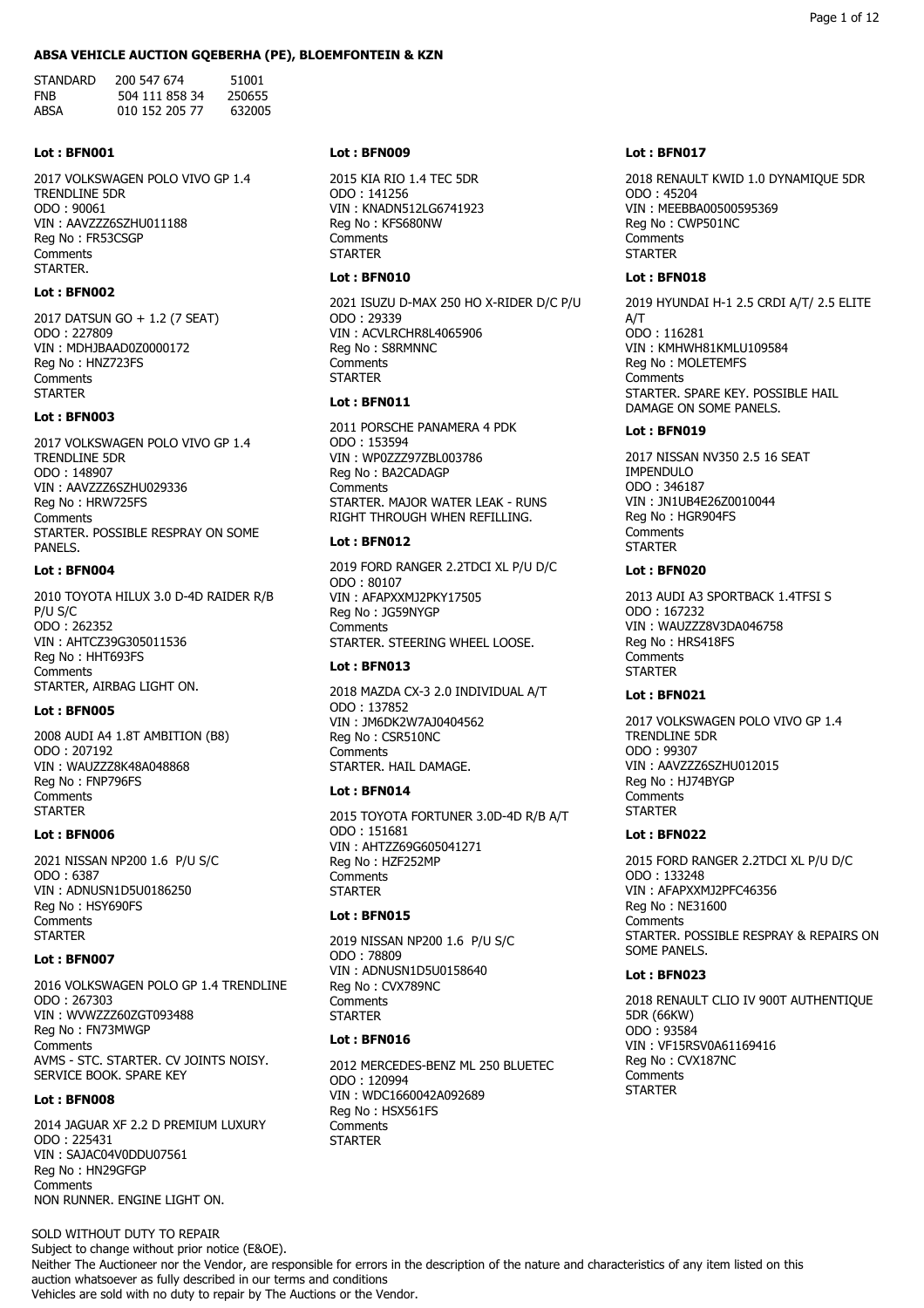#### **Lot : BFN024**

2012 TOYOTA HILUX 2.5 D-4D S P/U S/C ODO : 196446 VIN : AHTCS12G107573894 Reg No : HHM964FS Comments **STARTER** 

### **Lot : BFN025**

2018 VOLKSWAGEN POLO VIVO 1.4 TRENDLINE (5DR) ODO : 146857 VIN : AAVZZZ6RZJU017533 Reg No : HFM795FS Comments AVMS - STC. STARTER

### **Lot : BFN026**

2019 RENAULT SANDERO 900T STEPWAY EXPRESSION ODO : 49641 VIN : VF15SRAAC62366285 Reg No : CXH346NC **Comments STARTER** 

# **Lot : BFN027**

2016 CHEVROLET UTILITY 1.4 CLUB P/U S/C ODO : 85780 VIN : ADMLF4MR1G4769558 Reg No : FZM376FS **Comments** STARTER. ENGINE & AIRBAG LIGHT ON. POSSIBLE HAIL DAMAGE ON SOME PANELS.

#### **Lot : BFN028**

2014 TOYOTA HILUX 2.0 VVTI S P/U S/C ODO : 291608 VIN : AHTCW12G504055857 Reg No : FNK855FS Comments STARTER. POSSIBLE COMPLETE RESPRAY.

#### **Lot : BFN029**

2011 CHEVROLET AVEO 1.6 LS 5DR ODO : 114837 VIN : KL1TJ6C62BB270651 Reg No : HJV788FS **Comments STARTER** 

# **Lot : BFN030**

2018 HYUNDAI TUCSON 2.0 PREMIUM A/T ODO : 87758 VIN : KMHJ2813MJU606989 Reg No : HPB349FS **Comments** STARTER. GEARBOX FAULTY. POSSIBLE RESPRAY ON SOME PANELS.

## **Lot : BFN031**

2015 VOLKSWAGEN POLO VIVO GP 1.4 TRENDLINE 5DR ODO : 192852 VIN : AAVZZZ6SZFU027612 Reg No : CWH480NC Comments **STARTER** 

#### **Lot : BFN032**

2012 TOYOTA FORTUNER 3.0D-4D R/B ODO : 19710 VIN : AHTZZ69GX05025848 Reg No : HRJ695FS **Comments** STARTER. CLUSTER REPLACED. ON 10/05/19 - 160000KM

### **Lot : BFN033**

2016 VOLKSWAGEN POLO GP 1.2 TSI COMFORTLINE (66KW) ODO : 170410 VIN : AAVZZZ6RZHU007635 Reg No : HSX422FS **Comments** STARTER. CLUTCH SHUTTER.

# **Lot : BFN034**

2019 MERCEDES-BENZ C220D A/T ODO : 73817 VIN : WDD2050142R497664 Reg No : JTS516MP **Comments** STARTER. ENGINE LIGHT ON. POSSIBLE RESPRAY & BAD REPAIRS ON SOME PANELS.

### **Lot : BFN035**

2013 VOLKSWAGEN GOLF VII 1.2 TSI **TRENDLINE** ODO : 243475 VIN : WVWZZZAUZEP007650 Reg No : HHY528FS **Comments** STARTER. POSSIBLE REPAIRS ON ENGINE AS IT DOES NOT WANT TO IDLE.

# **Lot : BFN036**

2017 TOYOTA QUANTUM/HIACE 2.7 SESFIKILE 16S ODO : 402938 VIN : AHTSX22P307031716 Reg No : CRC632NC **Comments** STARTER. AIRBAGS FAULTY ON DRIVER SIDE.

#### **Lot : BFN037**

2021 FORD FIGO 1.5TI VCT AMBIENTE (5DR) ODO : 13092 VIN : MAJGXXMTKGMP86048 Reg No : HRT276FS **Comments STARTER** 

# **Lot : BFN038**

2017 MAHINDRA KUV 100 1.2TD K6+ ODO : 50885 VIN : MA1VD2NACH6060666 Reg No : HCJ917FS Comments **STARTER** 

### **Lot : BFN039**

2019 TOYOTA QUANTUM/HIACE 2.7 SESFIKILE 16S ODO : 162441 VIN : AHTSX22P907103163 Reg No : CVS831NC **Comments** STARTER. GEARBOX JUMPS OUT OF 1ST GEAR.

#### **Lot : BFN040**

2017 BMW 320D A/T (F30) ODO : 175340 VIN : WBA8C56020NU27551 Reg No : FV07VFGP Comments **STARTER** 

#### **Lot : BFN041**

2012 VOLKSWAGEN POLO VIVO 1.4 TRENDLINE 5DR ODO : 150632 VIN : AAVZZZ6SZCU031343 Reg No : BY95PPGP Comments STARTER. PREVIOUSLY BADLY REPAIRED.

### **Lot : BFN042**

2019 FORD RANGER 2.2TDCI XL P/U SUP/CAB ODO : 242778 VIN : AFAGXXMJ2GKE03592 Reg No : JB57KCGP **Comments** AVMS - STC. STARTER

# **Lot : BFN043**

2011 VOLKSWAGEN POLO 1.4 COMFORTLINE 5DR ODO : 214445 VIN : AAVZZZ6RZBU053619 Reg No : JL90PTGP **Comments** STARTER. POSSIBLE RESPRAY & REPAIRS ON SOME PANELS.

### **Lot : BFN044**

2020 TOYOTA QUANTUM/HIACE 2.5 D-4D SESFIKILE 16S ODO : 144237 VIN : AHTSS22P507116359 Reg No : CXB614NC Comments **STARTER** 

### **Lot : BFN045**

2013 VOLKSWAGEN POLO 1.6 COMFORTLINE ODO : 225352 VIN : WVWZZZ60ZDT053769 Reg No : HJW124FS **Comments STARTED** 

# **Lot : BFN046**

2019 FORD RANGER 2.2TDCI XL P/U SUP/CAB ODO : 61189 VIN : AFAGXXMJ2GJR42909 Reg No : HHL857FS Comments **STARTER** 

## **Lot : BFN047**

2020 RENAULT KWID 1.0 DYNAMIQUE 5DR ODO : 35543 VIN : MEEBBA008K8685796 Reg No : CYG528NC **Comments STARTER** 

### **Lot : BFN048**

2007 VOLKSWAGEN VOLKSWAGEN GOLF GTI 2.0T FSI DSG ODO : 175053 VIN : AAVZZZ1KZ7U031960 Reg No : JS94MNGP **Comments STARTER** 

SOLD WITHOUT DUTY TO REPAIR

Subject to change without prior notice (E&OE).

Neither The Auctioneer nor the Vendor, are responsible for errors in the description of the nature and characteristics of any item listed on this auction whatsoever as fully described in our terms and conditions

Vehicles are sold with no duty to repair by The Auctions or the Vendor.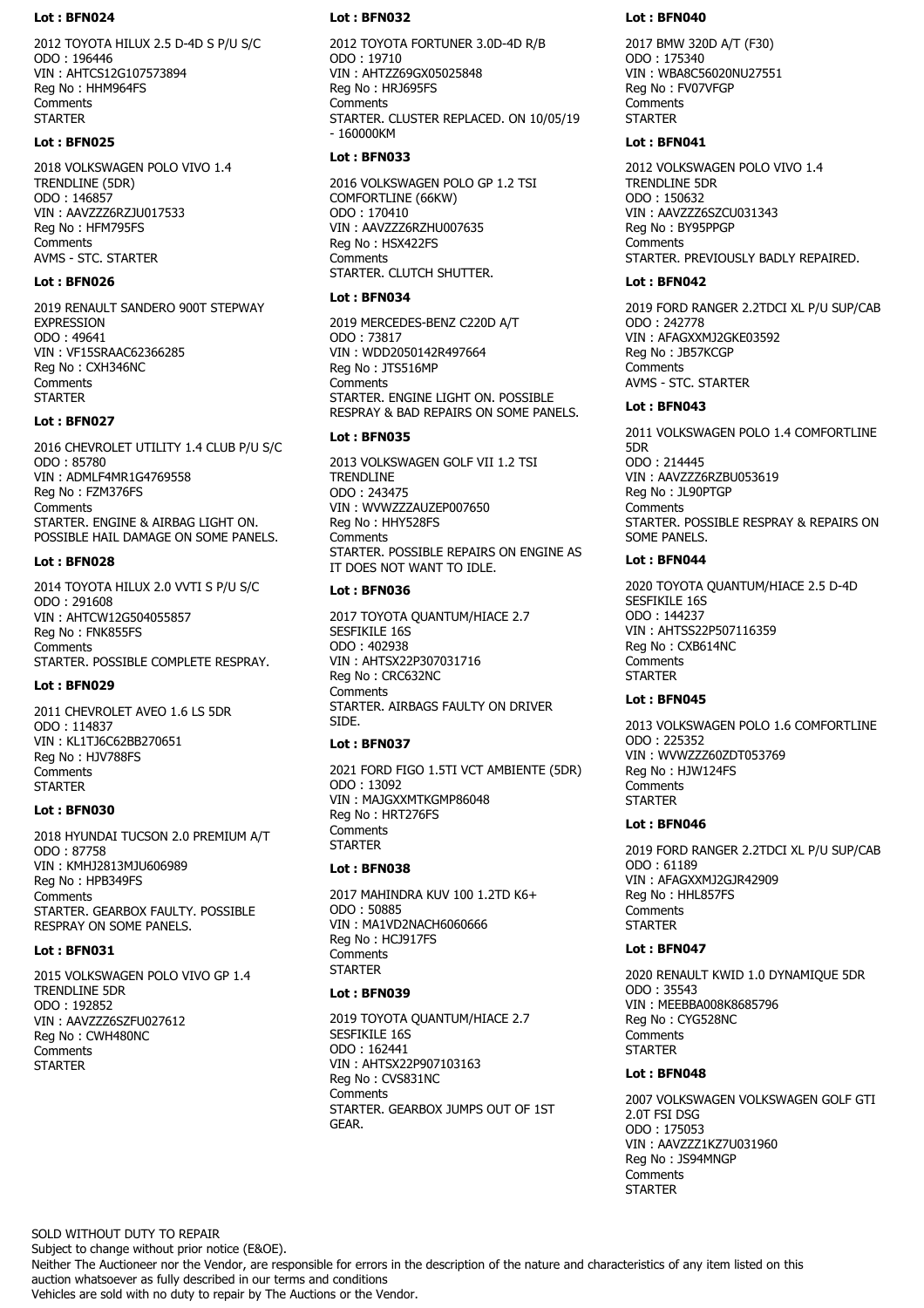#### **Lot : BFN049**

2015 FORD ECOSPORT 1.5TIVCT AMBIENTE ODO : 44451 VIN : MAJAXXMRKAFJ01312 Reg No : FTM132FS Comments STARTER.

## **Lot : BFN051**

2017 MASSEY FERGUSON 2270XD  $ODO:0$ VIN : AGCM2270XFHB07210 Reg No : BFN051 **Comments** CAF - STC. NON RUNNER

### **Lot : BFN052**

2013 FORD FIGO 1.4 TREND ODO : 278838 VIN : MAJ1XXMRJ1DU76510 Reg No : FMF329FS **Comments** STARTER. CODE 3. POSSIBLE RESPRAY AND VERY BAD REPAIRS ON ROOF & SOME PANELS.

# **Lot : BFN053**

2020 VOLKSWAGEN POLO 1.0 TSI COMFORTLINE ODO : 42096 VIN : AAVZZZAWZKU101396 Reg No : CXF379NC **Comments** CODE 3. NON RUNNER. AIRBAGS DEPLOYED.

### **Lot : BFN054**

2008 HYUNDAI BAKKIE 2.6I D F/C D/S ODO : 0 VIN : KMFZBN7BR8U363583 Reg No : BXJ819NC **Comments** NON RUNNER. NO BATTERY.

#### **Lot : BFN055**

2014 VOLKSWAGEN POLO VIVO GP 1.4 TRENDLINE 5DR ODO : 0 VIN : AAVZZZ6SZEU016119 Reg No : CXH661NC **Comments** NON RUNNER. ACCIDENT DAMAGED.

## **Lot : BFN056**

2010 AUDI A3 1.8 TFSI AMBITION ODO : 0 VIN : WAUZZZ8P5AA144607 Reg No : ZHM343GP Comments NON RUNNER

#### **Lot : BFN057**

2015 VOLKSWAGEN POLO GP 1.4 TDI TRENDLINE ODO : 134304 VIN : AAVZZZ6RZGU001946 Reg No : CYG004NC **Comments** NON RUNNER

#### **Lot : BFN058**

2010 CHERY TIGGO 1.6 TX ODO : 155319 VIN : LVVDB11B4AD093350 Reg No : DVP281FS **Comments** NON RUNNER

#### **Lot : BFN059**

2012 GWM 2.8 TDI MULTIWAGON  $ODO:0$ VIN : LGWEGCA748A093827 Reg No : HFT871FS **Comments** NON RUNNER

#### **Lot : BFN060**

2016 VOLKSWAGEN POLO GP 1.4 TDI **TRENDLINE**  $ODO:0$ VIN : AAVZZZ6RZGU080211 Reg No : CWC348NC Comments NON RUNNER.

# **Lot : BFN061**

2016 JEEP RENEGADE 1.6 MJET LTD ODO : 92833 VIN : 1C4BU0000GPC71171 Reg No : JGY829EC **Comments** NON RUNNER. POSSIBLE RESPRAY ON SOME PANELS.

## **Lot : BFN062**

2019 VOLKSWAGEN POLO VIVO 1.4 TRENDLINE (5DR) ODO : 0 VIN : AAVZZZ6RZKU008332 Reg No : CWR550NC **Comments** NON-RUNNER. CODE 3. AIRBAGS DEPLOYED.

### **Lot : BFN063**

2015 FORD ECOSPORT 1.5TDCI TITANIUM ODO : 141776 VIN : MAJAXXMRKAFD16671 Reg No : JTY613NW **Comments** NON RUNNER

## **Lot : BFN064**

2016 VOLKSWAGEN POLO VIVO GP 1.4 STREET 5DR ODO : 0 VIN : AAVZZZ6SZGU016606 Reg No : HNW284FS **Comments** NON RUNNER. POSSIBLE RESPRAY ON SOME PANELS.

# **Lot : BFN065**

2021 VOLKSWAGEN POLO 1.0 TSI TRENDLINE ODO : 0 VIN : AAVZZZAWZMU104651 Reg No : CYD146NC **Comments** NON RUNNER. CODE 3. AIRBAGS DEPLOYED.

### **Lot : BFN066**

2020 HAVAL H6 1.5T PREMIUM ODO : 0 VIN : LGWEF4A5XLF701501 Reg No : HMT985FS Comments NON RUNNER. CODE 4.

#### **Lot : BFN067**

2015 DE HAAN MAN BUS 26.350 6X2 LL - **FOCN** ODO : 621887 VIN : AAMHB41519PX33372 Reg No : CY181910 **Comments** CAF - STC. STARTER

#### **Lot : PE001**

2014 FORD FIESTA 1.4 TREND 5DR ODO : 98246 VIN : WF0DXXGAKDDK03975 Reg No : HDX788EC Comments STARTER. MANUAL & SERVICE BOOK

# **Lot : PE002**

2019 TOYOTA COROLLA 1.8 PRESTIGE ODO : 29626 VIN : AHTBF0JE200013319 Reg No : CAA77345 **Comments** STARTER. MANUAL & SERVICE BOOK

# **Lot : PE003**

2017 SUZUKI ERTIGA 1.4 GL A/T ODO : 112877 VIN : MA3PZE81S00409550 Reg No : JTY487EC **Comments** STARTER. MANUAL & SERVICE BOOK.

#### **Lot : PE004**

2013 FORD ECOSPORT 1.5TIVCT AMBIENTE ODO : 196774 VIN : MAJAXXMRKADA37931 Reg No : HCN805EC **Comments STARTER** 

# **Lot : PE005**

2017 INFINITI Q50 2.2D PREMIUM A/T ODO : 207171 VIN : JN1BDAV37U0204894 Reg No : NUR29892 **Comments** NON RUNNER. NO KEYS. NO BATTERY

### **Lot : PE006**

2019 TOYOTA COROLLA QUEST 1.6 ODO : 109037 VIN : AHTLB52E303140042 Reg No : HY54YWGP **Comments** STARTER. MANUAL & SERVICE BOOK. POSSIBLE RESPRAY ON SOME PANELS.

#### **Lot : PE007**

2018 FORD RANGER 2.2TDCI XL P/U D/C ODO : 73769 VIN : AFAPXXMJ2PHD38029 Reg No : JCK734EC **Comments** STARTER. MANUAL. SERVICE LIGHT ON.

#### **Lot : PE008**

2017 VOLKSWAGEN GOLF VII 1.2 TSI **TRENDLINE** ODO : 70774 VIN : WVWZZZAUZHW067654 Reg No : HWM322EC **Comments** AVMS - STC. STARTER. SERVICE BOOK. SPARE KEY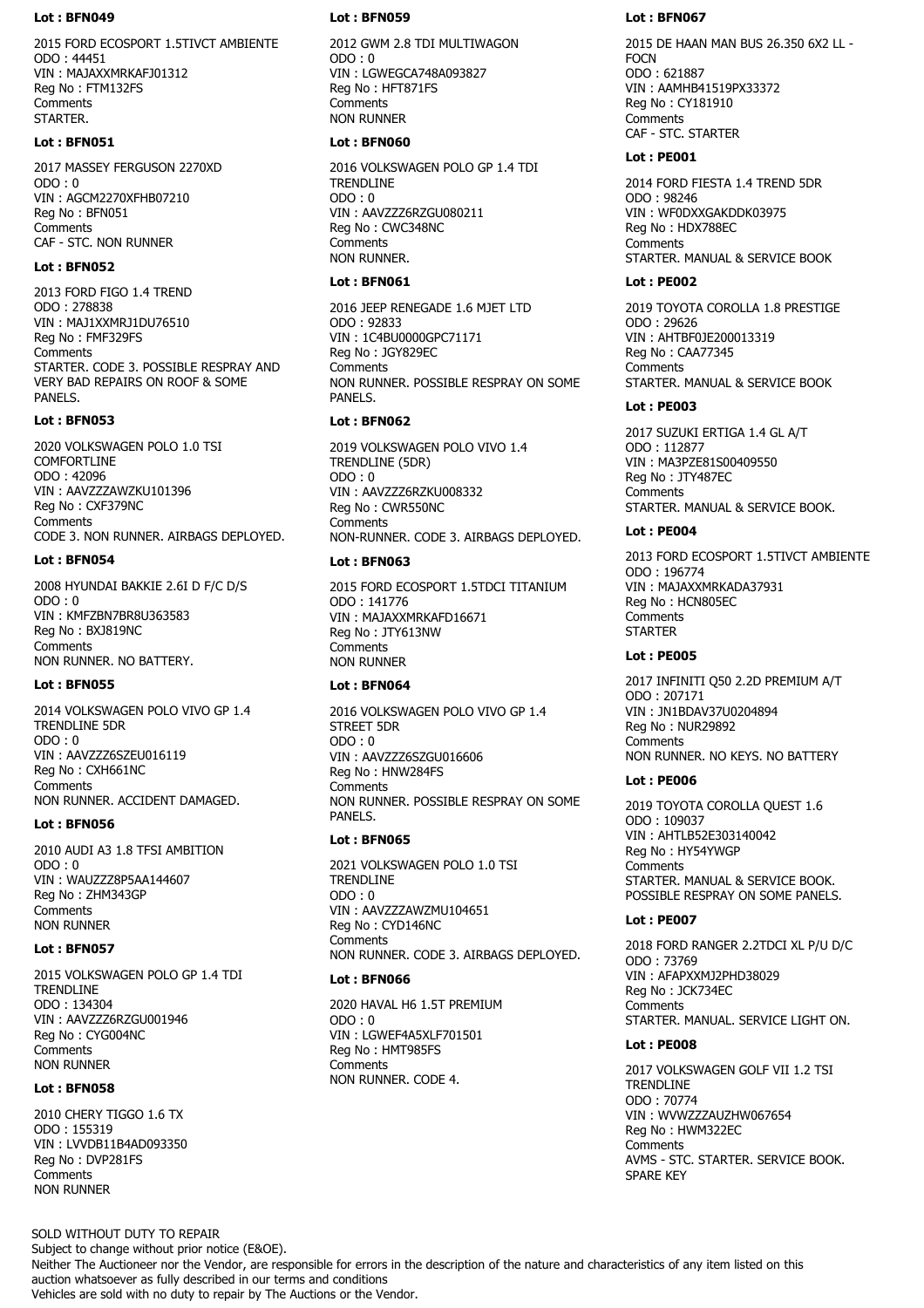2010 RENAULT SANDERO 1.6 CUP  $ODO : 1$ VIN : ADRBSRADB43303267 Reg No : FTX918EC Comments NON RUNNER. NO KEYS. VEHICLE ABUSED. MANUAL & SEVICE BOOK.

#### **Lot : PE010**

2013 TOYOTA HILUX 2.5 D-4D SRX R/B P/U S/C ODO : 315129 VIN : AHTCR32G008022180 Reg No : JGV537EC **Comments** NON RUNNER

# **Lot : PE011**

2017 FORD RANGER 2.2TDCI XL P/U D/C ODO : 177669 VIN : AFAPXXMJ2PGL15614 Reg No : HXT593EC **Comments** STARTER. MANUAL & SERVICE BOOK.

#### **Lot : PE012**

2011 VOLKSWAGEN POLO 1.6 COMFORTLINE 5DR ODO : 239455 VIN : AAVZZZ6RZBU053264 Reg No : CY100015 **Comments STARTER** 

### **Lot : PE013**

2013 NISSAN MICRA 1.2 VISIA+ AUDIO 5DR (D86V) ODO : 233000 VIN : MDHFBUK13Z0507282 Reg No : CH62YJGP **Comments** STARTER. MANUAL & SERVICE BOOK. CLUSTER NOT WORKING. POSSIBLE RESPRAY ON SOME PANELS.

#### **Lot : PE014**

2016 VOLVO MCV S140R ON VOLVO B9R ODO : 1 VIN : YV3S5L520FM171825 Reg No : CA767490 Comments CAF - STC. NON RUNNER. NO KEYS.

#### **Lot : PE015**

2012 UD TRUCKS UD 330 WF F/C C/C ODO : 522634 VIN : ADDT2700000000481 Reg No : CB84RVGP **Comments** AVMS - STC - STARTER

#### **Lot : PE016**

2014 VOLVO FMX 440 6X4 SLEEP T/T C/C ODO : 659795 VIN : YV2XS02D4EM922155 Reg No : CBL5378 Comments AVMS - STC. STARTER

#### **Lot : PE017**

2016 UD TRUCKS UD 80D (H11) F/C C/C ODO : 225855 VIN : ADDH1100000008121 Reg No : HSL837EC Comments AVMS - STC. STARTER.

#### **Lot : PE018**

2018 VOLKSWAGEN POLO VIVO 1.4 COMFORTLINE (5DR) ODO : 228789 VIN : AAVZZZ6RZKU007016 Reg No : CA987643 **Comments** AVMS - STC. STARTER. MANUAL. SPARE KEY

### **Lot : PE019**

2016 JEEP CHEROKEE 3.2 LIMITED A/T ODO : 217185 VIN : 1C4PJLHS4FW742622 Reg No : HZS026EC **Comments** STARTER. MANUAL & SERVICE BOOK. MANAGEMENT LIGHT ON

#### **Lot : PE020**

2014 FORD RANGER 2.2TDCI XL P/U SUP/CAB ODO : 206041 VIN : AFAGXXMJ2GDG39704 Reg No : HFL762EC **Comments** STARTER. MANUAL, SERVICE BOOK & SPARE **KFY** 

### **Lot : PE021**

2013 CHEVROLET UTILITY 1.4 CLUB P/U S/C ODO : 202588 VIN : ADMCF80MJD4640399 Reg No : JGS377EC Comments STARTER. MANUAL & SERVICE BOOK.

## **Lot : PE022**

2017 SUZUKI JIMNY 1.3 ODO : 65329 VIN : JSAFJB43V00687557 Reg No : JMH620EC **Comments** STARTER. MANUAL, SERVICE BOOK & SPARE KEY.

# **Lot : PE023**

2017 FORD RANGER 2.2TDCI P/U D/C ODO : 130485 VIN : AFAPXXMJ2PHC15285 Reg No : JCC998EC **Comments** STARTER. POSSIBLE RESPRAY DONE ON SOME PANELS, POSSIBLE REPAIRS DONE, NO POWER STEERING, ABS LIGHT ON.

#### **Lot : PE024**

2018 VOLKSWAGEN POLO VIVO 1.4 TRENDLINE (5DR) ODO : 283319 VIN : AAVZZZ6RZJU017972 Reg No : JFX730EC Comments STARTER. MANUAL. INDICATOR LEVER MISSING. WIPER LEVER BROKEN. POSSIBLE RESPRAY ON SOME PANELS.

#### **Lot : PE025**

2020 TOYOTA ETIOS 1.5 XS/SPRINT ODO : 16210 VIN : MBJB29BT600128105 Reg No : JRR277EC Comments STARTER. POSSIBLE RESPRAY ON SOME PANELS.

### **Lot : PE026**

2021 MAZDA MAZDA2 1.5 DYNAMIC A/T 5DR ODO : 15028 VIN : MM6DJ2HAAMW636102 Reg No : JSX953EC Comments STARTER. MANUAL & SERVICE BOOK. HAIL **DAMAGE** 

### **Lot : PE027A**

2018 VOLKSWAGEN POLO VIVO 1,4 TRENDLINE 5DR ODO : 87499 VIN : AAVZZZ6RZJU007728 Reg No : JDJ995EC **Comments** STARTER, SPRAYWORK IN SOME PANELS

# **Lot : PE028**

2017 ISUZU KB 300 D-TEQ LX A/T P/U D/C ODO : 209949 VIN : ADMVRCER2GA818114 Reg No : HZM431EC **Comments** STARTER, HAIL DAMAGE.

### **Lot : PE029**

2015 FORD RANGER 2.2TDCI XL P/U S/C ODO : 173859 VIN : AFANXXMJ2NFE68252 Reg No : DS90ZDGP Comments AVMS - STC. STARTER

#### **Lot : PE030**

2014 BMW 320D (F30) ODO : 173816 VIN : WBA3D36070NN68983 Reg No : JWW742EC **Comments** STARTER. MANUAL & SERVICE BOOK. HAIL DAMAGE

# **Lot : PE031**

2010 OPEL ASTRA 1.6T SPORT 5DR ODO : 158700 VIN : W0LPF6EJ3A8085225 Reg No : FMR731EC **Comments** STARTER. MANUAL & SERVICE BOOK. LEAKING OIL, OVERHEATING & POSSIBLE COMPUTER BOX PROBLEM.

# **Lot : PE032**

2016 VOLKSWAGEN POLO GP 1.6 TRENDLINE ODO : 121723 VIN : AAVZZZ6SZHU001070 Reg No : CY412759 Comments STARTER. MANUAL

SOLD WITHOUT DUTY TO REPAIR

Subject to change without prior notice (E&OE).

Neither The Auctioneer nor the Vendor, are responsible for errors in the description of the nature and characteristics of any item listed on this auction whatsoever as fully described in our terms and conditions

Vehicles are sold with no duty to repair by The Auctions or the Vendor.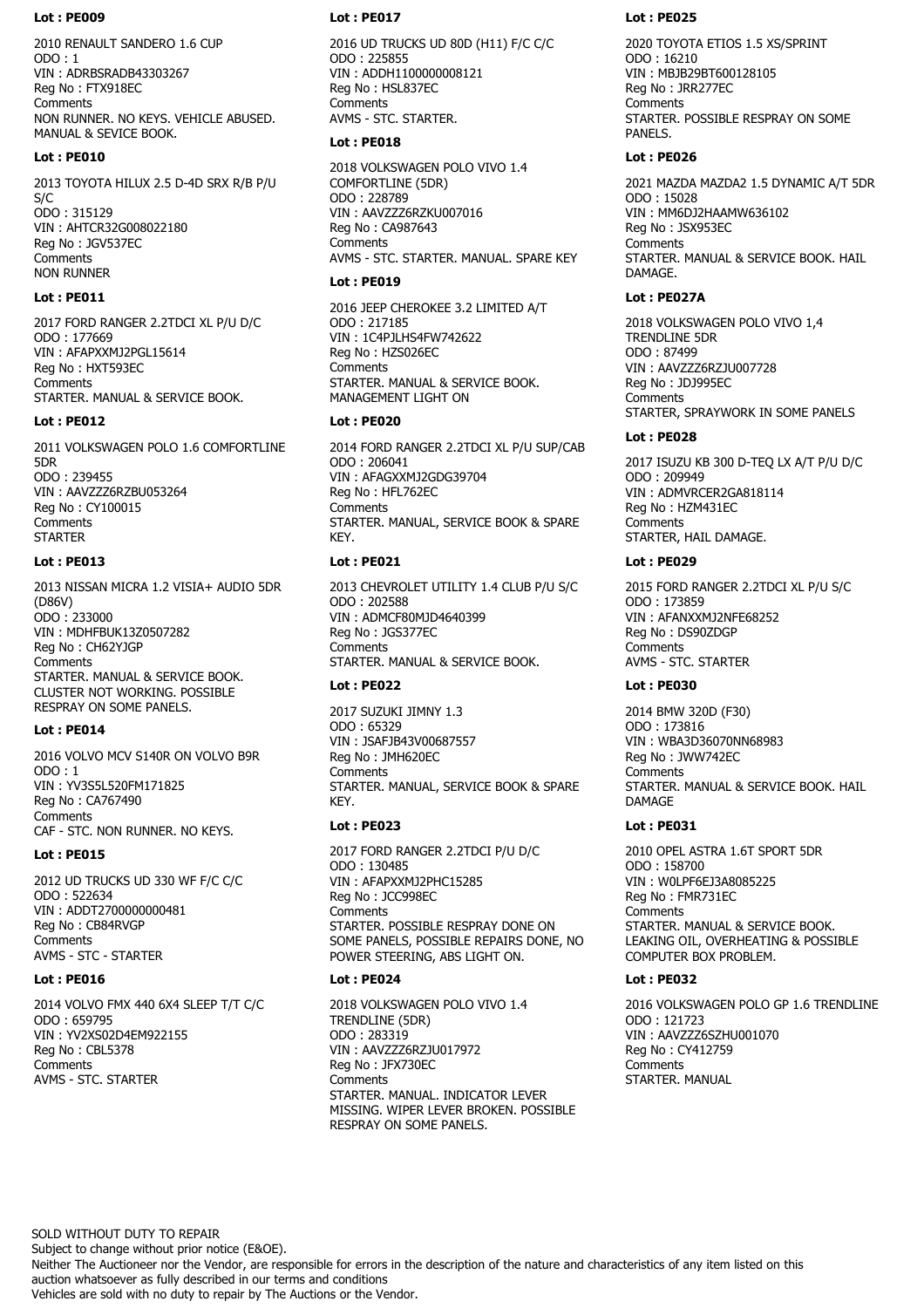2015 MERCEDES-BENZ GLC 250D ODO : 129445 VIN : WDC2539092F026548 Reg No : HZ73TXGP Comments **STARTER** 

# **Lot : PE034**

2016 ISUZU KB 300 D-TEQ LX P/U E/CAB ODO : 251878 VIN : ADMUREER4F4781167 Reg No : HTT274EC **Comments** STARTER. ABS LIGHT ON.

# **Lot : PE035**

2015 VOLKSWAGEN POLO GP 1.2 TSI COMFORTLINE (66KW) ODO : 130313 VIN : AAVZZZ6RZFU060715 Reg No : CAW71187 **Comments** STARTER. POSSIBLE ENGINE MISFIRE.

# **Lot : PE036**

2016 VOLKSWAGEN POLO VIVO GP 1.4 TRENDLINE 5DR ODO : 91333 VIN : AAVZZZ6SZGU020836 Reg No : FG80FJGP **Comments** STARTER. SERVICE BOOK & MANUAL.

# **Lot : PE037**

2011 VOLKSWAGEN POLO 1.6 TDI COMFORTLINE 5DR ODO : 254105 VIN : AAVZZZ6RZBU017537 Reg No : FPM759EC **Comments** STARTER. SPARE KEYS & SERVICE BOOK. ENGINE LIGHT ON. MANAGEMENT LIGHT ON.

# **Lot : PE038**

2011 CHEVROLET AVEO 1.6 L 5DR ODO : 94041 VIN : KL1TJ6C67BB231599 Reg No : FRJ410EC **Comments** STARTER. KEY DAMAGED. POSSIBLE COMPLETE RESPRAY. HEAD GASKET BLOWN

# **Lot : PE039**

2013 ALFA ROMEO MITO 1.4T MULTIAIR QV ODO : 143141 VIN : ZAR95500001212275 Reg No : CEM28592 **Comments** STARTER. MANUAL & SERVICE BOOK.

# **Lot : PE040**

2020 FORD FIGO 1.5TI VCT AMBIENTE (5DR) ODO : 27107 VIN : MAJGXXMTKGKS29254 Reg No : JTZ738EC **Comments** STARTER. SERVICE BOOK. POSSIBLE COMPLETE RESPRAY.

## **Lot : PE041**

2019 HYUNDAI CRETA 1.6 EXECUTIVE ODO : 50958 VIN : MALC381CLKM507160 Reg No : JHX410EC Comments STARTER. MANUAL, SPARE KEY & SERVICE BOOK. RADIATOR LEAKING

# **Lot : PE042**

2007 TOYOTA FORTUNER 3.0D-4D 4X4 ODO : 291955 VIN : AHTYZ59GX08002168 Reg No : JKS920EC **Comments** STARTER. SERVICE BOOK. SPARE KEY

# **Lot : PE043**

2020 VOLKSWAGEN POLO 1.0 TSI TRENDLINE ODO : 7007 VIN : AAVZZZAWZMU004503 Reg No : JSH353EC **Comments** BEARING KNOK, MANUAL & SERVICE BOOK.

# **Lot : PE044**

2014 KIA RIO1.4 (4DR) ODO : 111308 VIN : KNADN412LE6341576 Reg No : CAW99409 **Comments** NON-RUNNER, MANUAL AND SERVICE BOOK

# **Lot : PE045**

2018 VOLKSWAGEN TIGUAN 1.4 TSI COMFORTLINE DSG (110KW) ODO : 171807 VIN : WVGZZZ5NZJW876986 Reg No : CA458259 **Comments** AVMS - STC. STARTER

# **Lot : PE046**

2021 SUZUKI ERTIGA 1.5 GL ODO : 2212 VIN : MA3BNC22S00320192 Reg No : JVW861EC **Comments** STARTER. MANUAL, SERVICE BOOK & SPARE KEY

# **Lot : PE047**

2014 JAGUAR XF 2.2 D PREMIUM LUXURY ODO : 1 VIN : SAJAC06V3DDU08085 Reg No : JMM992EC **Comments** NON RUNNER. MODULES REMOVED. NO BATTERY. POSSIBLE COMPLETE RESPRAY.

# **Lot : PE048**

2010 VOLKSWAGEN TIGUAN 1.4 TSI TREND-FUN ODO : 159264 VIN : WVGZZZ5NZAW043302 Reg No : JML141EC Comments STARTER. MANUAL, POSSIBLE RESPRAY IN SOME PANELS

# **Lot : PE049**

2019 NISSAN X TRAIL 2.5 ACENTA 4X4 CVT ODO : 50800 VIN : JN1TBNT32Z0011695 Reg No : JSB303EC Comments STARTER. MANUAL & SERVICE BOOK.

# **Lot : PE050**

2012 BMW 328I SPORT LINE A/T (F30) ODO : 134666 VIN : WBA3A56040NP02448 Reg No : KKM867MP **Comments** STARTER. SERVICE BOOK. SPARE KEY. LIMP MODE. TURBO'S BYPASSED. VACUUM PUMP, PRESSURE CONVERTER, THERMOSTAT & OXYGEN SENSORS FAULTY.

# **Lot : PE051**

2020 TOYOTA QUANTUM/HIACE 2.5 D-4D SESFIKILE 16S ODO : 76958 VIN : AHTSS22P507117558 Reg No : JSL227EC Comments STARTER. HANDBRAKE FAULTY.

# **Lot : PE052**

2018 RENAULT KWID 1.0 DYNAMIQUE 5DR ODO : 96878 VIN : MEEBBA00700591176 Reg No : JMX895EC **Comments** STARTER, SPARE KEY, ENGINE SUSPECT. EXHAUST LEAKING.

# **Lot : PE053**

2021 RENAULT SANDERO 900 T EXPRESSION ODO : 18399 VIN : VF15SRLA464282736 Reg No : JSN863EC **Comments** STARTER. MANUAL & SERVICE BOOK.

# **Lot : PE054**

2021 FORD RANGER 2.2TDCI XL A/T P/U D/C ODO : 9905 VIN : AFAPXXMJ2PMR20686 Reg No : JVJ094EC **Comments STARTER** 

# **Lot : PE055**

2014 HYUNDAI ELANTRA 1.6 GLS/PREMIUM ODO : 177985 VIN : KMHDH41CLDU837905 Reg No : DJ44BMGP **Comments** STARTER. POSSIBLE RESPRAY ON SOME PANELS.

# **Lot : PE056**

2019 TOYOTA COROLLA QUEST 1.6 ODO : 118333 VIN : AHTLB52E003139804 Reg No : JWJ668EC Comments STARTER. MANUAL, RADIO & SERVICE BOOK. POSSIBLE RESPRAY ON SOME PANELS.

SOLD WITHOUT DUTY TO REPAIR

Subject to change without prior notice (E&OE).

Neither The Auctioneer nor the Vendor, are responsible for errors in the description of the nature and characteristics of any item listed on this auction whatsoever as fully described in our terms and conditions

Vehicles are sold with no duty to repair by The Auctions or the Vendor.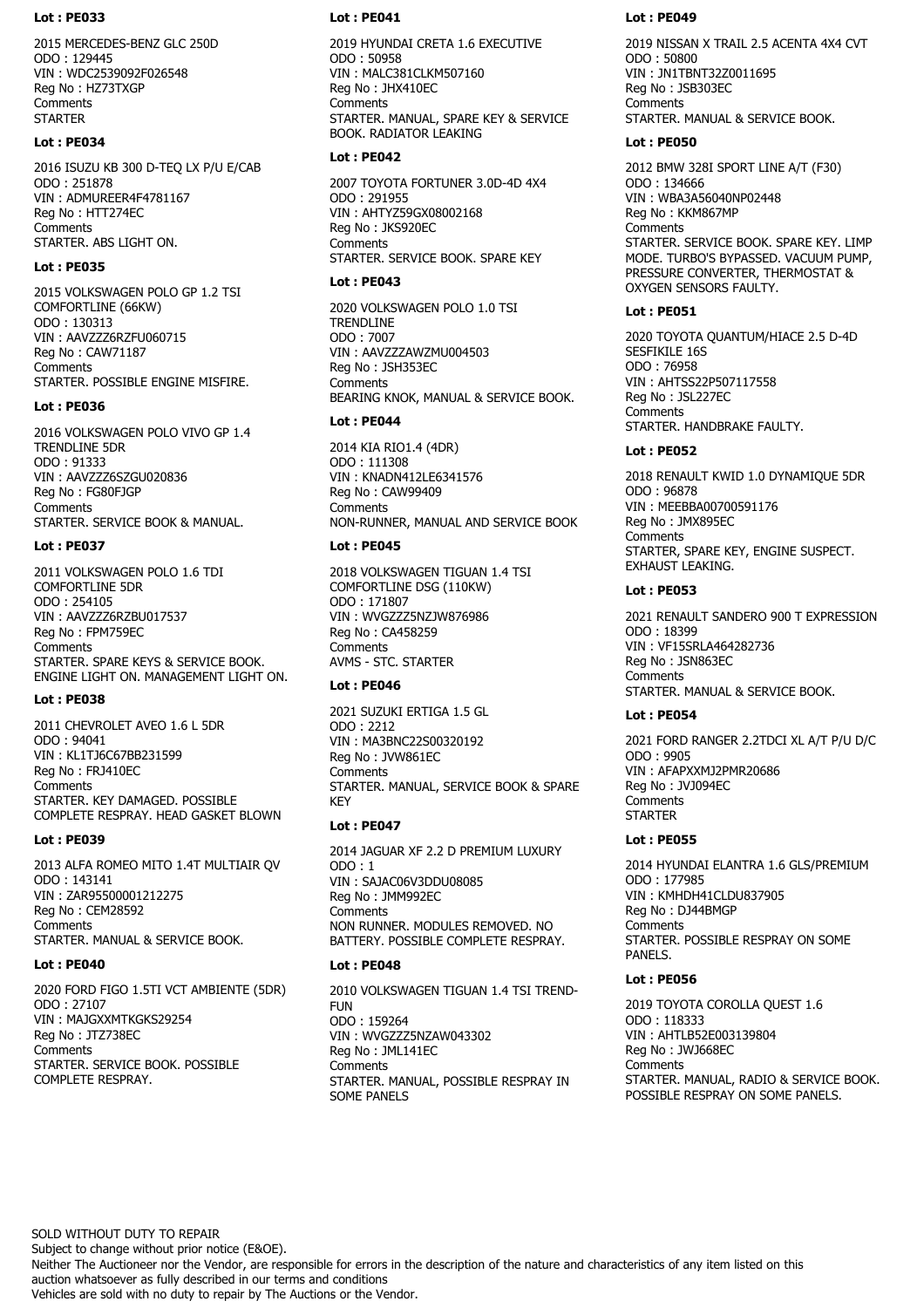2019 VOLKSWAGEN POLO VIVO 1.4 COMFORTLINE (5DR) ODO : 43369 VIN : AAVZZZ6RZKU018306 Reg No : CAA198061 **Comments** STARTER. MANUAL

# **Lot : PE058**

2017 VOLKSWAGEN POLO VIVO GP 1.4 CONCEPTLINE 5DR ODO : 146931 VIN : AAVZZZ6SZHU016489 Reg No : HXL347EC **Comments STARTER** 

# **Lot : PE059**

2013 MERCEDES-BENZ C180 BE CLASSIC A/T ODO : 156180 VIN : WDD2040312R293671 Reg No : FXV686FS **Comments** STARTER. MANAGEMENT LIGHT ON. SHOCKS **WORN** 

# **Lot : PE060**

2021 ISUZU D-MAX 250 HO HI-RIDE D/C P/U ODO : 24490 VIN : ACVNRCHR4K4069992 Reg No : NSC17401 Comments STARTER. MANUAL, SERVICE BOOK & SPARE KEY.

# **Lot : PE061**

2018 FORD FOCUS 1.0 ECOBOOST TREND A/T 5DR ODO : 141264 VIN : WF05XXGCC5HD57827 Reg No : HJ13WFGP **Comments** AVMS - STC. STARTER. SERVICE BOOK. SPARE KEY

# **Lot : PE062**

2018 RENAULT CLIO IV 900T AUTHENTIQUE 5DR (66KW) ODO : 84022 VIN : VF15RSV0A60983559 Reg No : JNF348EC Comments **STARTER** 

# **Lot : PE063**

2019 FORD FIESTA 1.0 ECOBOOST TREND 5DR ODO : 49792 VIN : WF0JXXGAHJJB67056 Reg No : JSV734EC **Comments** STARTER. AIRBAGS DEPLOYED. PREVIOUSLY REPAIRED

# **Lot : PE064**

2019 TOYOTA QUANTUM/HIACE 2.7 SESFIKILE 16S ODO : 142431 VIN : AHTSX22P507102852 Reg No : JMC642EC **Comments STARTER** 

# **Lot : PE065**

2019 TOYOTA HILUX 2.4 GD-6 RB S P/U D/C ODO : 127921 VIN : AHTJB8DD004757356 Reg No : JKC594EC **Comments** SPRAYWORK IN SOME PANELS

# **Lot : PE066**

2020 TOYOTA QUANTUM/HIACE 2.5 D-4D SESFIKILE 16S ODO : 105442 VIN : AHTSS22P007117502 Reg No : JRS545EC Comments STARTER. MANUAL & SERVICE BOOK.

# **Lot : PE067**

2018 VOLKSWAGEN TIGUAN 1.4 TSI COMFORTLINE (92KW) ODO : 75481 VIN : WVGZZZ5NZJW839083 Reg No : JWL042EC **Comments** STARTER. MANUAL

# **Lot : PE068**

2018 FORD ECOSPORT 1.5TDCI TREND ODO : 148351 VIN : MAJAXXMRKAHA81436 Reg No : HJ15FNGP **Comments** AVMS - STC. STARTER. MANUAL, SERVICE BOOK & SPARE KEY.

# **Lot : PE069**

2019 VOLKSWAGEN POLO VIVO 1.6 HIGHLINE (5DR) ODO : 33981 VIN : AAVZZZ6RZKU020942 Reg No : JJY629EC **Comments STARTER** 

# **Lot : PE070**

2018 AUDI A4 1.4T FSI SPORT STRONIC (B9) (35 TFSI) ODO : 54685 VIN : WAUZZZF46JA077721 Reg No : HL53LPGP **Comments** STARTER. MANUAL

# **Lot : PE071**

2021 ISUZU MU-X 3.0D A/T ODO : 33269 VIN : MPAUCR85GKT003931 Reg No : JTV679EC **Comments** STARTER, POSSIBLE RESPRAY ON SOME PANELS

# **Lot : PE072**

2020 MERCEDES-BENZ X250D 4X4 PROGRESSIVE A/T ODO : 43733 VIN : WDF4702312G021496 Reg No : JPK133EC **Comments** STARTER. MANUAL

# **Lot : PE073**

2018 RENAULT KWID 1.0 DYNAMIQUE 5DR ODO : 48317 VIN : MEEBBA00400593208 Reg No : JXT376EC Comments STARTER, MANUAL, SERVICE BOOK AND SPARE KEY

# **Lot : PE074**

2017 CHEVROLET UTILITY 1.4 A/C P/U S/C ODO : 204284 VIN : ADMJF4MRXJ4803897 Reg No : JPM386EC Comments STARTER. MANUAL, RADIO, SERVICE BOOK & SPARE KEY. STUCK IN GEAR.

# **Lot : PE075**

2015 VOLKSWAGEN POLO VIVO GP 1.4 CONCEPTLINE 5DR ODO : 157853 VIN : AAVZZZ6SZFU017729 Reg No : HLS583EC **Comments** STARTER MANUAL AND RADIO AND SERVICE BOOK, BOOT DOES NOT OPEN

# **Lot : PE076**

2014 VOLKSWAGEN AMAROK 2.0TDI TRENDLINE 103KW D/C P/U ODO : 311563 VIN : WV1ZZZ2HZEA001618 Reg No : HFZ910EC **Comments** NON-RUNNER

# **Lot : PE077**

2020 KIA GRAND SEDONA 2.2 CRDI EX + A/T (8 SEAT) ODO : 99741 VIN : KNAMC81AML6610031 Reg No : CY374331 **Comments STARTER** 

# **Lot : PE078**

2021 SUZUKI S-PRESSO 1.0 GL ODO : 1 VIN : MA3RFL41S00171218 Reg No : JSV166EC Comments STARTER, NO BATTERY, ACCIDENT DAMAGE

# **Lot : PE079**

2020 FORD RANGER 2.2TDCI P/U D/C ODO : 13252 VIN : AFAPXXMJ2PLL34453 Reg No : JVF645EC **Comments STARTER** 

# **Lot : PE080**

2019 NISSAN NP200 1.6 P/U S/C ODO : 38532 VIN : ADNUSN1D5U0165887 Reg No : JKS695EC Comments **STARTER** 

SOLD WITHOUT DUTY TO REPAIR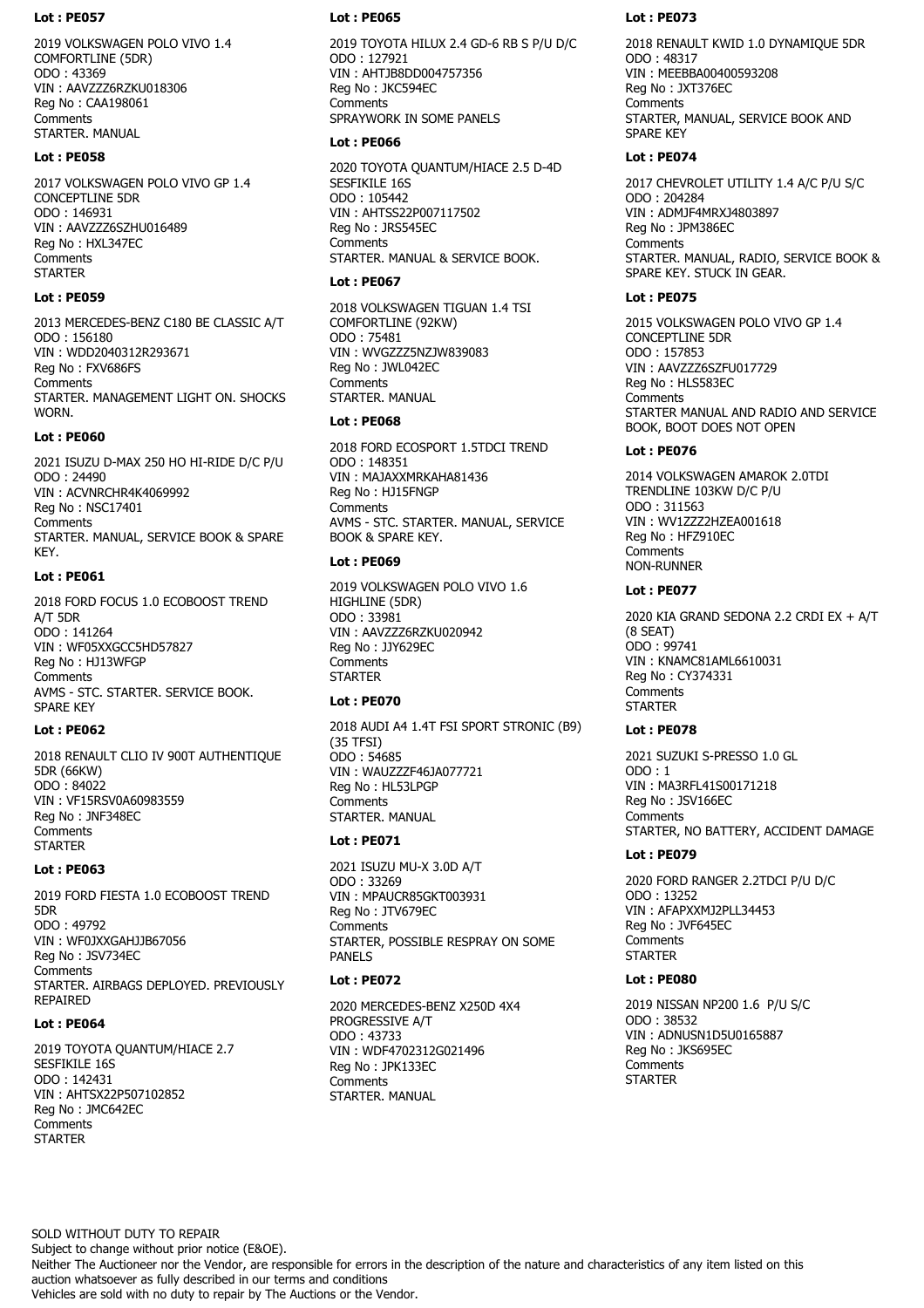2017 FORD RANGER 2.2TDCI XL A/T P/U D/C ODO : 144404 VIN : AFAPXXMJ2PHC18691 Reg No : JBS648EC **Comments** NON RUNNER. NO KEYS. MANUAL & SERVICE BOOK.

#### **Lot : PE082**

2018 TOYOTA ETIOS 1.5 XS/SPRINT 5DR ODO : 54893 VIN : MBJM29BTX02054992 Reg No : JFY035EC Comments STARTER. MANUAL & SERVICE BOOK.

### **Lot : PE083**

2020 FORD ECOSPORT 1.5TDCI AMBIENTE ODO : 85328 VIN : MAJAXXMRKAKT23266 Reg No : JNP645EC **Comments** NON RUNNER. ENGINE KNOCK & MAJOR OIL LEAK. BULLET HOLES ALL ROUND.

#### **Lot : PE084**

2013 VOLKSWAGEN POLO 1.4 TRENDLINE ODO : 1 VIN : WVWZZZ60ZDT064867 Reg No : JVJ831EC **Comments** NON- RUNNER, NO KEYS ENGINE STRIPPED

### **Lot : PE085**

2021 NISSAN ALMERA 1.5 ACENTA ODO : 81936 VIN : MDHBBAN17Z0729237 Reg No : JTG866EC Comments STARTER. MANUAL & SERVICE BOOK.

### **Lot : PE086**

2020 VOLKSWAGEN TAKE UP 1.0 5DR ODO : 78262 VIN : WVWZZZAAZKD181562 Reg No : JMX392EC **Comments** NON RUNNER. NO BATTERY

#### **Lot : PE087**

2013 FORD FIGO 1.4 AMBIENTE ODO : 1 VIN : MAJ1XXMRJ1DR25491 Reg No : HMS653EC **Comments** NON RUNNER. ENGINE STRIPPED. MANUAL

# **Lot : PE088**

2014 VOLKSWAGEN TIGUAN 2.0 TDI B/MOT TREND-FUN ODO : 182227 VIN : WVGZZZ5NZEW108755 Reg No : HHM362EC **Comments** STARTER. SERVICE BOOK. REAR WHEELS LYING INWARDS.

### **Lot : PE089**

2019 VOLKSWAGEN POLO VIVO 1.6 HIGHLINE (5DR) ODO : 96995 VIN : AAVZZZ6RZKU027311 Reg No : JLH322EC **Comments** AVMS - STC. STARTER

#### **Lot : PE090**

2021 RENAULT KWID 1.0 EXPRESSION 5DR ODO : 14322 VIN : MEEBBA00X00755729 Reg No : JTF390EC **Comments STARTER** 

## **Lot : PE091**

2013 NISSAN NP200 1.6 A/C SAFETY PACK P/U S/C ODO : 238419 VIN : ADNUSN1D5U0060774 Reg No : HBN390EC **Comments** NON RUNNER. MANUAL, RADIO & SERVICE BOOK . DASHBOARD STRIPPED UNDER STEERING. POSSIBLE COMPUTER BOX PROBLEM.

### **Lot : PE092**

2015 VOLKSWAGEN POLO VIVO GP 1.4 CONCEPTLINE 5DR ODO : 1 VIN : AAVZZZ6SZGU009433 Reg No : HXR712EC **Comments** NON RUNNER. ENGINE STRIPPED. POSSIBLE COMPLETE RESPRAY.

#### **Lot : PE093**

2018 VOLKSWAGEN POLO VIVO 1.4 TRENDLINE (5DR) ODO : 91651 VIN : AAVZZZ6RZKU002667 Reg No : JGH344EC **Comments** STARTER. MANUAL & SPARE KEY. POSSIBLE RESPRAY ON SOME PANELS.

### **Lot : PE094**

2017 TOYOTA COROLLA 1.4D PRESTIGE ODO : 273043 VIN : AHTBC0JE600006981 Reg No : JDJ052EC **Comments** STARTER. POSSIBLE COMPLETE RESPRAY DONE.

# **Lot : PE095**

2008 FORD RANGER 3.0TDCI XLT HI-TRAIL P/U SUP/CAB ODO : 443373 VIN : AFASXXMJ2S7M06621 Reg No : DYD612EC **Comments** STARTER. ABS LIGHT ON. POSSIBLE RESPRAY ON SOME PANELS.

# **Lot : PE096**

2018 FORD FOCUS 1.0 ECOBOOST AMBIENTE 5DR ODO : 88137 VIN : WF05XXGCC5HK09150 Reg No : JFL571EC **Comments** STARTER. MANUAL & SERVICE BOOK. DRIVER SIDE AIRBAG DEPLOYED. ENGINE SOUND SUSPECT.

### **Lot : PE097**

2016 TOYOTA HILUX 2.0 VVTI P/U S/C ODO : 336366 VIN : AHTEW6CB200990818 Reg No : CAA119847 Comments STARTER. MANUAL, SERVICE BOOK & SPARE KEY

### **Lot : PE098**

2019 NISSAN NP200 1.6 A/C SAFETY PACK P/U S/C ODO : 53775 VIN : ADNUSN1D5U0166871 Reg No : JKY307EC **Comments** STARTER. SERVICE BOOK. SPARE KEY.

# **Lot : ZN001**

2021 VOLKSWAGEN POLO VIVO 1.4 TRENDLINE (5DR) ODO : 18409 VIN : AAVZZZ6RZMU015909 Reg No : NUR77762 **Comments** DENTS AND SCRATCHES

# **Lot : ZN002**

2021 FORD RANGER 2.0D BI-TURBO WILDTRAK 4X4 A/T P/U D/C ODO : 53590 VIN : AFAPXXMJ2PMP04864 Reg No : ND841617 **Comments** WINDSCREEN CRACKED

## **Lot : ZN003**

2015 MERCEDES A 200 BE AMG SPORT A/T ODO : 151503 VIN : WDD1760432J327834 Reg No : NN38536 **Comments** RESPRAYED AIRBAG FAULT TRACTION LIGHT ON DENTS AND SCRATCHES

# **Lot : ZN004**

2011 BMW 120I CONVERT SPORT A/T ODO : 156850 VIN : WBAUL52060VL55967 Reg No : NN10968 **Comments** ROOF NOT WORKING FRONT BUMPER DAMAGE DENTS AND SCRATCHES RESPRAYED NEEDS MECH ATT

# **Lot : ZN005**

2018 MITSUBISHI TRITON 2.4 DI-DC ATHLETE 4X4 A/T P/U D/C ODO : 59183 VIN : MMBJYKL10JH014568 Reg No : KG47CZGP **Comments** WINDSCREEN CRACKED

# **Lot : ZN006**

2021 FORD FIGO 1.5TI VCT AMBIENTE (5DR) ODO : 45710 VIN : MAJGXXMTKGKS27047 Reg No : JV65GGGP **Comments** ENGINE LIGHT ON DENTS AND SCRATCHES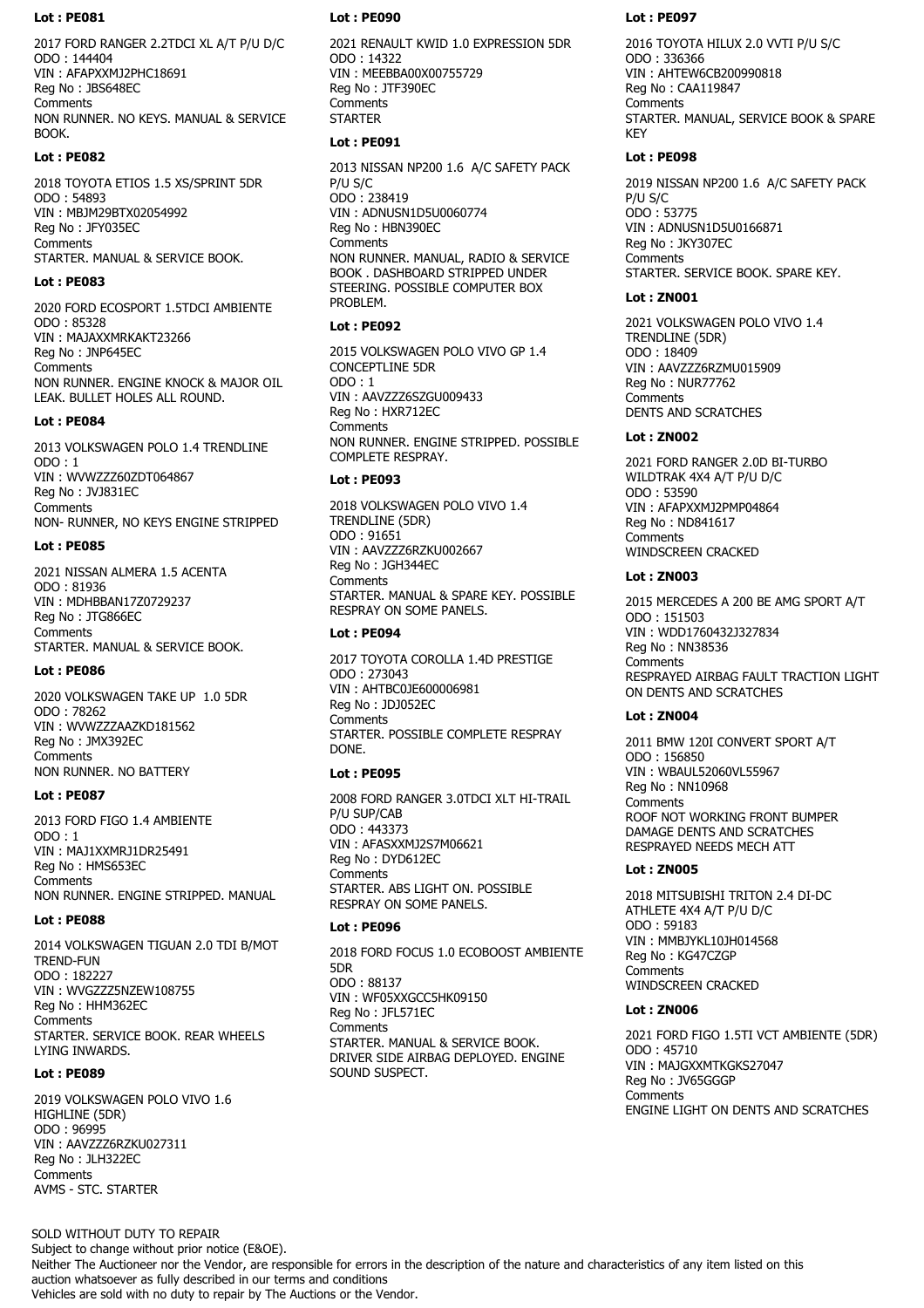2015 TOYOTA FORTUNER 3.0D-4D 4X4 ODO : 188873 VIN : AHTYZ59G708030266 Reg No : NMR6673 Comments DENTS AND SCRATCHES T-BELT AND 4X4 LIGHT ON

# **Lot : ZN008**

2016 AUDI A4 1.4T FSI STRONIC (B9) (35 TFSI) ODO : 191970 VIN : WAUZZZF48GA037603 Reg No : ND893987 **Comments** PARK BRAKE FAULT ENGINE NOISY SUSPECT G/BOX FAULT DENTS AND SCRATCHES

# **Lot : ZN009**

2018 FORD RANGER 3.2TDCI XLT 4X4 A/T P/U SUP/CAB ODO : 87323 VIN : AFAGXXMJ2GJP20587 Reg No : HT38JLGP **Comments** DENTS AND SCRATCHES

# **Lot : ZN010**

2021 HYUNDAI ATOS 1.1 MOTION ODO : 30135 VIN : MALAF51CLMM126374 Reg No : NUZ44004 **Comments** WINDSCREEN CRACKED

# **Lot : ZN011**

2021 MAZDA CX-3 2.0 ACTIVE ODO : 22089 VIN : JM6DK2W76M1502067 Reg No : NU42701 Comments DENTS AND SCRATCHES

# **Lot : ZN012**

2016 FORD FIGO 1.4 TDCI AMBIENTE ODO : 114776 VIN : MAJ1XXMRJ1FS65767 Reg No : NR31783 **Comments** WINDSCREEN CRACKED DENTS AND **SCRATCHES** 

# **Lot : ZN013**

2014 NISSAN NP200 1.6 P/U S/C ODO : 222160 VIN : ADNUSN1D5U0091050 Reg No : ND260385 **Comments** ENGINE PROBLEMS OIL LIGHT ON HAIL **DENTS** 

# **Lot : ZN014**

2015 VOLKSWAGEN POLO VIVO GP 1.4 TRENDLINE TIP ODO : 97583 VIN : AAVZZZ6SZGU010636 Reg No : ND351858 **Comments** NEEDS MECHANICAL ATT -G/BOX PROBLEM ALTERNATOR NOT CHARGING DENTS AND SCRATCHES RESPRAYED

# **Lot : ZN015**

2016 FORD RANGER 2.2TDCI L/R P/U S/C ODO : 191500 VIN : AFANXXMJ2NGE01043 Reg No : NUZ6648 Comments DENTS AND SCRATCHES

# **Lot : ZN016**

2014 VOLKSWAGEN POLO GP 1.2 TSI HIGHLINE DSG (81KW) ODO : 93221 VIN : AAVZZZ6RZFU005915 Reg No : NN92583 **Comments** NEEDS MECHANICAL ATT ACCIDENT DAMAGE RESPRAYED

# **Lot : ZN017**

2018 RENAULT KWID 1.0 DYNAMIQUE 5DR A/T ODO : 44517 VIN : MEEBBA00000616144 Reg No : ND866522 **Comments** DENTS AND SCRATCHES

# **Lot : ZN018**

2020 OPEL CORSA 1.4 ENJOY A/T 5DR ODO : 38893 VIN : W0V0XEP68K4511335 Reg No : NJ48218 **Comments** AIRBAG LIGHT ON RESPRAYED

# **Lot : ZN019**

2016 FORD FIESTA 1.4 AMBIENTE 5 DR ODO : 74546 VIN : WF0DXXGAKDFJ02854 Reg No : NPP6179 **Comments** DENTS AND SCRATCHES

# **Lot : ZN020**

2020 VOLKSWAGEN POLO VIVO 1.4 TRENDLINE (5DR) ODO : 5849 VIN : AAVZZZ6RZMU004981 Reg No : NU77206 **Comments** DENTS AND SCRATCHESREGISTERED 13/01/2021

# **Lot : ZN021**

2021 RENAULT TRIBER 1.0 PRESTIGE AMT ODO : 6596 VIN : MEERBC00300081143 Reg No : NKR56798 **Comments** GEAR BOX MOUNTING BROKEN DENTS AND **SCRATCHES** 

# **Lot : ZN022**

2019 HYUNDAI I20 1.2 MOTION ODO : 85558 VIN : MALBM51BLKM535803 Reg No : ND763936 **Comments** RESPRAYED G/BOX MOUNTING PROBLEM DENTS AND SCRATCHES

# **Lot : ZN023**

2014 TOYOTA YARIS 1.3 XS 5DR ODO : 155338 VIN : VNKKJOD320A249167 Reg No : NN89188 Comments RESPRAYED ACCIDENT DAMAGE WINDSCREEN CRACKED PAINT FADED DENTS AND SCRATCHES

# **Lot : ZN024**

2011 AUDI A1 1.4T FSI AMBITION 3DR ODO : 156467 VIN : WAUZZZ8X5BB052280 Reg No : NP42545 **Comments** HAIL DENTS ENGINE AND AIRBAG LIGHT ON FRONT ACCIDENT DAMAGE NO HANDBRAKE POWER STEERING LIGHT ON ENGINE MOUNTING

# **Lot : ZN025**

2020 RENAULT KWID 1.0 DYNAMIQUE 5DR AMT ODO : 26172 VIN : MEEBBA00700745028 Reg No : ND503483 **Comments** DENTS AND SCRATCHES

# **Lot : ZN026**

2019 VOLKSWAGEN POLO GP 1.4 TRENDLINE ODO : 80264 VIN : WVWZZZ60ZKT083030 Reg No : ND750419 Comments ENGINE MISFIRE RESPRAYED ACCIDENT DAMAGE AIRBAGS DEPLOYED WINDSCREEN **CRACKED** 

# **Lot : ZN027**

2016 FORD FIESTA 1.0 ECOBOOST AMBIENTE 5DR ODO : 99915 VIN : WFODXXGAKDGK12431 Reg No : DNR242L **Comments** DENTS AND SCRATCHES

# **Lot : ZN028**

2012 AUDI Q5 2.0 TDI S QUATTRO ODO : 245142 VIN : WAUZZZ8R8CA053514 Reg No : NN91984 **Comments** HAIL DENTS ENGINE LIGHT ON DIESEL FILTER FAULT GLOW PLUG LIGHT ON NEEDS MECH ATT POOR CONDITION

# **Lot : ZN029**

2019 VOLKSWAGEN POLO 1.0 TSI COMFORTLINE DSG ODO : 82902 VIN : AAVZZZAWZLU040954 Reg No : NRB44796 **Comments** NO BATTERY RESPRAYED DRIVER SEAT AIRBAG DEPLOYED WINDSCREEN CRACKED ENGINE LIGTH ON

SOLD WITHOUT DUTY TO REPAIR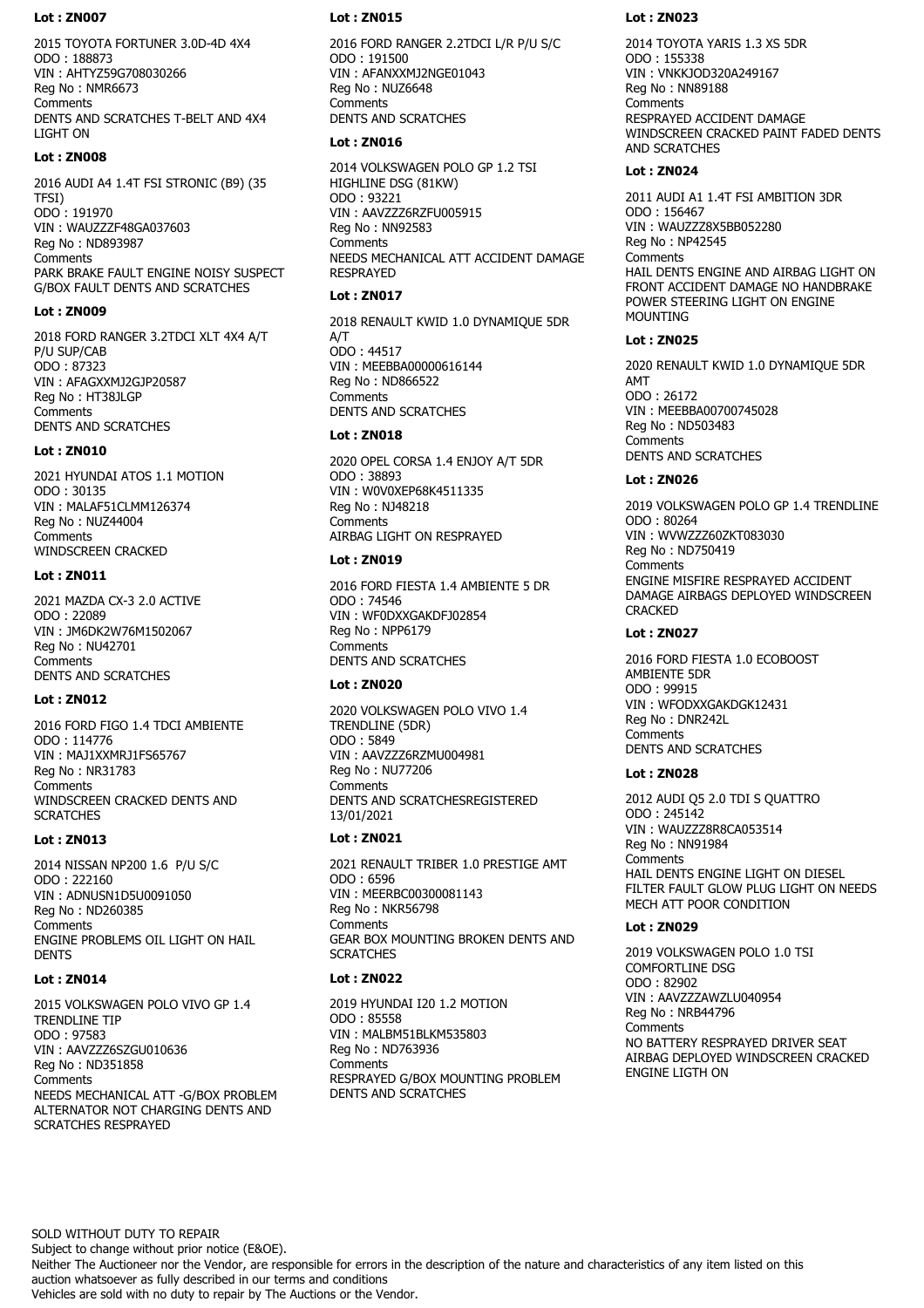2020 FORD ECOSPORT 1.0 ECOBOOST TITANIUM ODO : 55631 VIN : WF01XXERK1KJ77061 Reg No : NJ95662 **Comments** WINDSCREEN CRACKED ENGINE ABS AND AIRBAG LIGHT ON RESPRAYED ACCIDENT DAMAGE LEFT SUSPENSION DAMAGE

#### **Lot : ZN031**

2020 MERCEDES C200 A/T ODO : 68557 VIN : WDD2050802R491371 Reg No : ND861083 **Comments** BRAKE ASSIST FAULT FRONT BUMPER DAMAGE DENTS AND SCRATCHES

#### **Lot : ZN032**

2017 AUDI A3 1.4T FSI STRONIC (35 TFSI) ODO : 99718 VIN : WAUZZZ8V5H1048954 Reg No : NUR53124 **Comments** RESPRAYED ACCIDENT DAMAGE ENGINE POWER STEERING EPC LIGHT ON

#### **Lot : ZN033**

2020 FORD EVEREST 2.0D BI-TURBO XLT A/T ODO : 45995 VIN : AFAJXXMJWJKJ46923 Reg No : NH5239 **Comments** HAIL DENTS LEFT MIRRIOR BROKEN DENTS AND SCRATCHES

#### **Lot : ZN034**

2014 PEUGEOT 2008 1.2 VTI ACCESS ODO : 96293 VIN : VF3CUHMZ0EY020915 Reg No : NKU8952 Comments ENGINE LIGHT ON RESPRAYED DENTS AND SCRATCHES SUSPECT VEHICLE OVERHEATING

#### **Lot : ZN035**

2020 NISSAN NP200 1.6 A/C SAFETY PACK P/U S/C ODO : 27525 VIN : ADNUSN1D5U0177507 Reg No : NE30634 **Comments** DENTS AND SCRATCHES

# **Lot : ZN036**

2017 VOLKSWAGEN POLO GP 1.2 TSI COMFORTLINE (66KW) ODO : 91509 VIN : AAVZZZ6RZHU027823 Reg No : DPX468L **Comments** WINDSCREEN CRACKED DENTS AND **SCRATCHES** 

#### **Lot : ZN037**

2013 BMW 320D A/T (F30) ODO : 206023 VIN : WBA3D36040NP71247 Reg No : NU70083 **Comments** WINDSCREEN CRACKED DENTS AND SCRATCHES INFO SCREEN NOT WORKING HAIL DENTS

#### **Lot : ZN038**

2020 FORD FIESTA 1.0 ECOBOOST TREND 5DR ODO : 88928 VIN : WF0JXXGAHJKJ61094 Reg No : NENHLAZN **Comments** DENTS AND SCRATCHES

#### **Lot : ZN039**

2011 RENAULT SANDERO 1.6 UNITED ODO : 302754 VIN : ADRBSRADB43615035 Reg No : CF167259 Comments CLUTCH PROBLEM

# **Lot : ZN040**

2010 AUDI A4 1.8T AMBITION MULTITRONIC (B8) ODO : 156290 VIN : WAUZZZ8K2BA019554 Reg No : ZPV162GP **Comments** ENGINE LIGHT ON IRRATIC IDLE WINDSCREEN CRACKED DENTS AND **SCRATCHES** 

#### **Lot : ZN041**

2020 TOYOTA ETIOS 1.5 XI 5DR ODO : 46281 VIN : MBJM29BT502067150 Reg No : ND427738 **Comments** FRONT ACCIDENT DAMAGE DENTS AND **SCRATCHES** 

# **Lot : ZN042**

2016 TOYOTA HILUX 2.4 GD P/U S/C ODO : 186388 VIN : AHTEB6CB302500676 Reg No : NA7269 **Comments** WINDSCREEN CRACKED HAIL DENTS TAIL LIGHT CRACKED

# **Lot : ZN043**

2018 DATSUN GO 1.2 LUX ODO : 75860 VIN : MDHZBAAD0Z0509390 Reg No : NMR11551 **Comments** WINDSCREEN CRACKED RESPRAYED ENGINE AND ABS LIGHT ON ACCIDENT DAMAGE

## **Lot : ZN044**

2018 FORD RANGER 3.2TDCI XLT 4X4 A/T P/U SUP/CAB ODO : 102924 VIN : AFAGXXMJ2GJP19865 Reg No : HT38HBGP **Comments** DENTS AND SCRATCHES

#### **Lot : ZN045**

2017 FORD FIESTA 1.4 AMBIENTE 5 DR ODO : 119745 VIN : WF0DXXGAKDGL57250 Reg No : FR23VMGP **Comments** COOLANT LOSS OVERHEATING ENGINE ABS LIGHT ON DENTS AND SCRATCHES NEEDS MECH ATT

#### **Lot : ZN046**

2020 DATSUN GO 1.2 MID ODO : 34015 VIN : MDHZBAAD0Z0516274 Reg No : NU95934 **Comments** RESPRAYED DENTS AND SCRATCHES

#### **Lot : ZN047**

2018 TOYOTA QUANTUM/HIACE 2.5 D-4D SESFIKILE 16S ODO : 288296 VIN : AHTSS22P007045233 Reg No : NN98931 Comments CLUTCH PROBLEM

#### **Lot : ZN048**

2017 VOLKSWAGEN POLO VIVO GP 1.4 TRENDLINE 5DR ODO : 165207 VIN : AAVZZZ6SZHU011768 Reg No : NPS64547 **Comments** STARTERACCIDENT DAMAGE -RESPRAYED OVERHEATING

# **Lot : ZN049**

2018 FORD RANGER 2.2TDCI P/U D/C ODO : 140568 VIN : AFAPXXMJ2PJP27118 Reg No : NWLL10GP Comments DENTS AND SCRATCHES

### **Lot : ZN050**

2014 ISUZU KB 240I LE P/U S/C ODO : 114103 VIN : ADMHRRGR7C4638599 Reg No : JXK646EC **Comments** DENTS AND SCRATCHES ENGINE MISFIRE NEEDS MECHANICAL ATT

# **Lot : ZN051**

2018 VOLKSWAGEN POLO VIVO 1.4 TRENDLINE (5DR) ODO : 164286 VIN : AAVZZZ6RZJU010920 Reg No : NKR15654 **Comments** COOLANT LOSS WINDSCREEN CRACKED

### **Lot : ZN052**

2019 NISSAN NP200 1.6 P/U S/C ODO : 74687 VIN : ADNUSN1D5U0160475 Reg No : NUR35373 **Comments** DENTS AND SCRATCHES

# **Lot : ZN053**

2012 CHEVROLET UTILITY 1.4 A/C P/U S/C ODO : 227480 VIN : ADMCF80MJC4588082 Reg No : NP185577 **Comments** IGNITION BROKEN COOLANT LOSS BRAKE BOOSTER PIPE BROKEN HAIL DENTS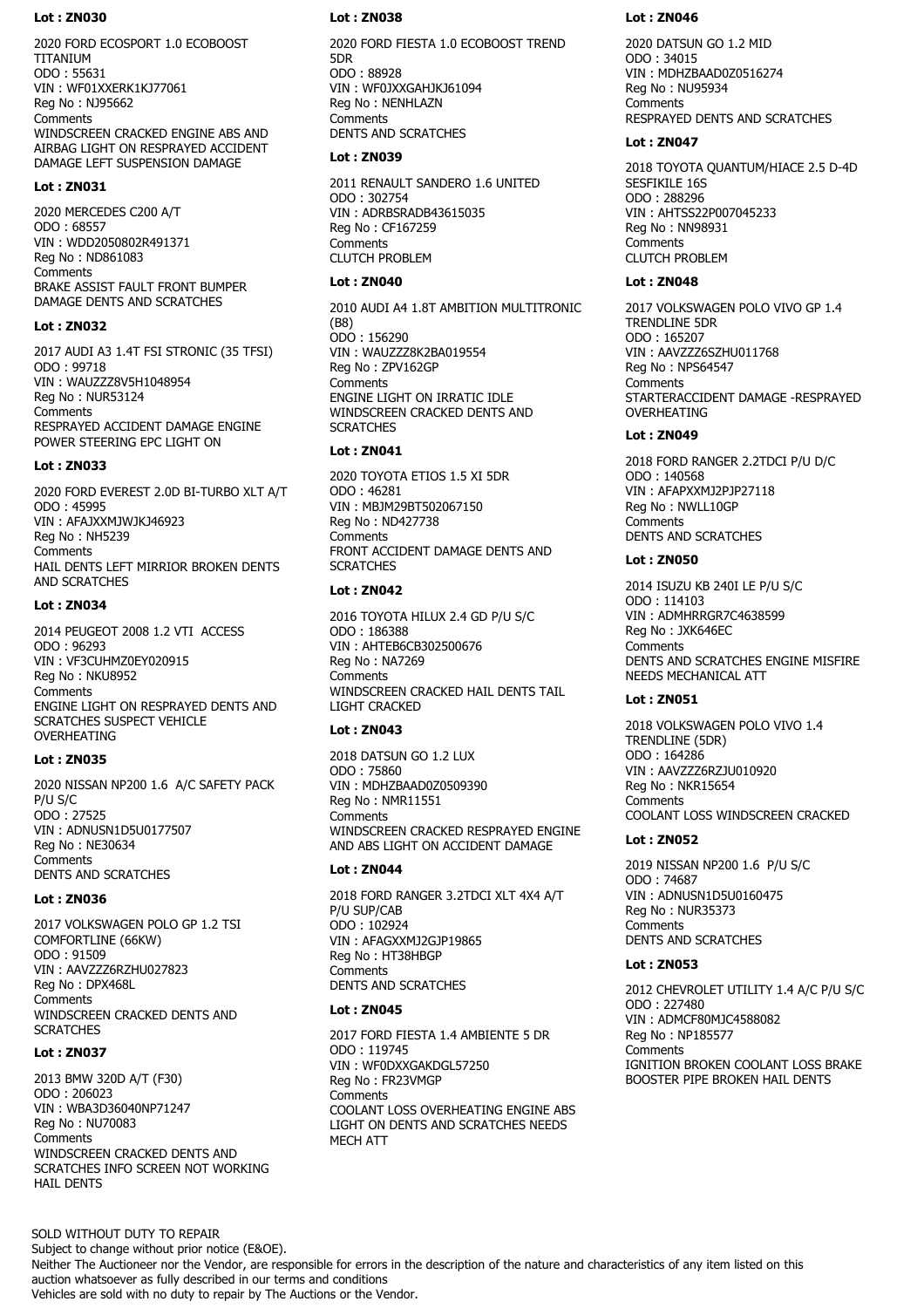2014 VOLKSWAGEN POLO VIVO GP 1.4 TRENDLINE 5DR ODO : 82812 VIN : AAVZZZ6SZFU008265 Reg No : ND820572 **Comments** DENTS AND SCRATCHES

#### **Lot : ZN055**

2014 RENAULT SANDERO 1.6 STEPWAY ODO : 96759 VIN : ADRBSRAFKUK409740 Reg No : NPS86028 **Comments** STARTERAIRBAGS DEPLOYED -AIRBAG AND ABS LIGHT ON -ACCIDENT DAMAGE - **RESPRAYED** 

# **Lot : ZN056**

2021 VOLKSWAGEN POLO VIVO 1.6 COMFORTLINE TIP (5DR) ODO : 4926 VIN : AAVZZZ6RZMU018984 Reg No : NMA4112 **Comments** WINDSCREEN CRACKED FRONT ACCIDENT DAMAGE

### **Lot : ZN057**

2019 DATSUN GO 1.2 MID ODO : 73557 VIN : MDHZBAAD0Z0512122 Reg No : ND667412 Comments DENTS AND SCRATCHES REAR BUMPER **DAMAGE** 

### **Lot : ZN058**

2021 RENAULT TRIBER 1.0 EXPRESSION ODO : 25179 VIN : MEERBC00100073283 Reg No : ND771783 Comments DENTS AND SCRATCHES

# **Lot : ZN059**

2020 VOLKSWAGEN POLO GP 1.4 TRENDLINE ODO : 98641 VIN : WVWZZZ60ZLT053979 Reg No : NP34661 **Comments** HAIL DENTS

#### **Lot : ZN060**

2018 FORD RANGER 3.2TDCI XLT 4X4 A/T P/U SUP/CAB ODO : 117762 VIN : AFAGXXMJ2GJP20013 Reg No : HT38HMGP Comments DENTS AND SCRATCHES

### **Lot : ZN061**

2018 KIA RIO1.2 (4DR) ODO : 217209 VIN : KNADN411LG6116440 Reg No : ND736747 **Comments** STARTERENGINE NOISY RESPRAYED - ENGINE MISFIRE

# **Lot : ZN062**

2018 FORD RANGER 3.2TDCI XLT A/T P/U D/C ODO : 113892 VIN : AFAPXXMJ2PHA03481 Reg No : NU144385 **Comments** WINDSCREEN CRACKED TAIL LIGHT BROKEN

## **Lot : ZN063**

2020 DATSUN GO + 1.2 MID (7 SEATER) ODO : 104117 VIN : MDHJBAAD0Z0504657 Reg No : ND861454 **Comments** NON RUNNERACCIDENT DAMAGE

# **Lot : ZN064**

2008 TOYOTA COROLLA 1.8 EXCLUSIVE ODO : 368961 VIN : AHTLB56E303006335 Reg No : NN78937 **Comments** AIRBAGS DEPLOYED HAIL DENTS RESPRAYED ACCIDENT DAMAGE

### **Lot : ZN065**

2013 VOLKSWAGEN POLO GTI 1.4TSI DSG ODO : 117786 VIN : WVWZZZ6RZDY197544 Reg No : NES14966 **Comments** STARTERENGINE SMOKING -NEEDS MECHANICAL ATT

# **Lot : ZN066**

2018 FORD KUGA 1.5 ECOBOOST AMBIENTE A/T ODO : 128588 VIN : WF0AXXWPMAHA48651 Reg No : NUZ43970 **Comments** STARTERENGINE LIGHT ON - FNGINE SMOKING NOISE FROM ENGINE

# **Lot : ZN067**

2018 UD CRONER LKE 210 (H25) 4X2 A/T F/C C/C ODO : 38837 VIN : JPCYAVOA9JS804180 Reg No : ND664259 **Comments** DENTS AND SCRATCHES - STC -AVMS

# **Lot : ZN068**

2019 UD CRONER PKE 250 (H29) 4X2 F/C C/C ODO : 52597 VIN : JPCYX22AXJS806336 Reg No : ND593940 **Comments** DENTS AND SCRATCHES - STC - AVMS

# **Lot : ZN069**

2014 UD GW 26 450 (E15) A/T T/T C/C ODO : 204796 VIN : ADDE1500000002163 Reg No : ND843711 Comments DENTS AND SCRATCHES- STC - AVMS

# **Lot : ZN070**

2019 UD CRONER PKE 250 (H29) 4X2 F/C C/C ODO : 31358 VIN : JPCYX22A8JS806335 Reg No : ND603151 Comments DENTS AND SCRATCHES- STC - AVMS

## **Lot : ZN071**

2016 ISUZU NPR 400 F/C C/C ODO : 182884 VIN : ADMNP75PFBG760035 Reg No : ND110084 **Comments** DENTS AND SCRATCHES -STC AVMS

# **Lot : ZN072**

2012 NISSAN QASHQAI 2.0 ACENTA CVT ODO : 222434 VIN : SJNFBAJ10Z2587597 Reg No : ND65376 **Comments** WINDSCREEN CRACKED ACCIDENT DAMAGE G/BOX FAULT NEEDS MECHANICAL ATT

# **Lot : ZN073**

2011 MERCEDES C220 CDI BE AVANTGARDE A/T ODO : 291913 VIN : WDD2040022R162406 Reg No : NUF12296 Comments NON RUNNER ENGINE STRIPPED

# **Lot : ZN074**

2012 HYUNDAI IX35 2.0 GLS/EXECUTIVE ODO : 156213 VIN : KMHJU81BLCU519135 Reg No : JHH390EC **Comments** RESPRAYED ACCIDENT DAMAGE DENTS AND **SCRATCHES** 

# **Lot : ZN075**

2016 VOLKSWAGEN POLO GP 1.0 TSI **BLUEMOTION** ODO : 186449 VIN : WVWZZZ6RZGY171017 Reg No : NJ83195 **Comments** NON RUNNER STARTS ENGINE KNOCK

# **Lot : ZN076**

2015 LAND ROVER DISCOVERY 4 3.0 V6 S/C **HSE** ODO : NIL VIN : SALLAAAF5FA749867 Reg No : ND655704 **Comments** NON RUNNER ENGINE STRIPPED

# **Lot : ZN077**

2015 NISSAN NV200 1.5DCI VISIA F/C P/V ODO : NIL VIN : VSKYBAM20ZO103523 Reg No : DT21FRGP **Comments** NON RUNNER ENGINE STRIPPED NO KEYS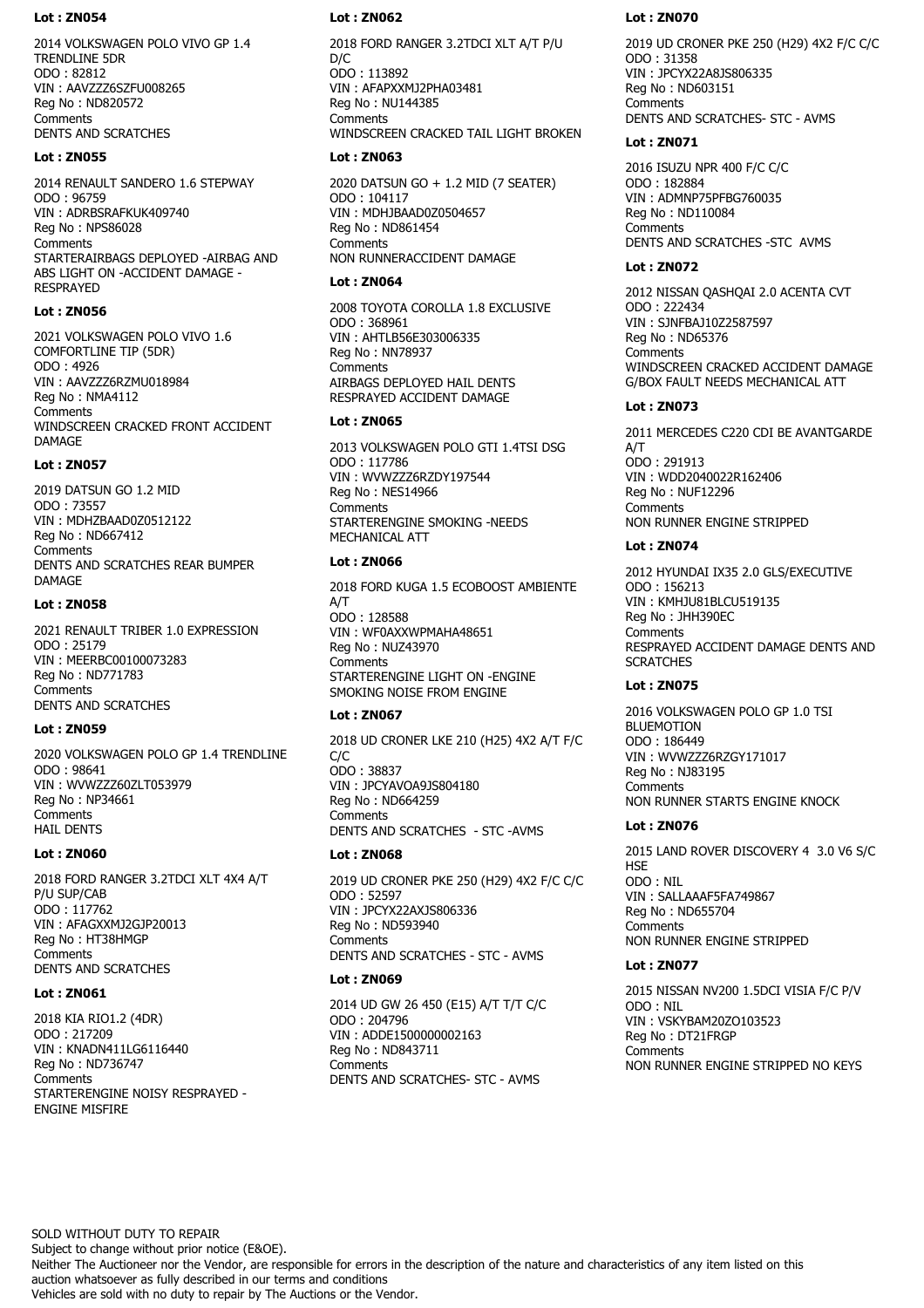2015 FORD ECOSPORT 1.0 ECOBOOST TITANIUM ODO : NIL VIN : MAJAXXMRKAEA56489 Reg No : NU32444 **Comments** NON RUNNER ENGINE STRIPPED

### **Lot : ZN079**

2020 FORD RANGER 2.2TDCI XL P/U S/C ODO : 85040 VIN : AFANXXMJ2NLL27363 Reg No : ND804189 **Comments** WINDSCREEN CRACKED FAN BELT NOISY DENTS AND SCRATCHES

# **Lot : ZN080**

2021 BMW 118I M SPORT A/T (F40) ODO : 24331 VIN : WBA7K320107H10197 Reg No : NOREG01 **Comments** DRIVE TRAIN FAULT WINDSCREEN CRACKED FRONT ACCIDENT DAMAGE ENGINE NOT REVVING UP NEEDS MECHANICAL ATT

#### **Lot : ZN081**

2015 HYUNDAI GRAND I10 1.25 FLUID ODO : 90879 VIN : MALA851CLFM290615 Reg No : CHELLE1ZN **Comments** STARTERABS LIGHT ON -RADIATOR LOOSE

### **Lot : ZN082**

2018 TOYOTA COROLLA QUEST 1.6 ODO : 180059 VIN : AHTLB52E503135103 Reg No : NJ44335 Comments DENTS AND SCRATCHES RESPRAYED

# **Lot : ZN083**

2013 VOLKSWAGEN POLO 1.6 COMFORTLINE TIP ODO : 200446 VIN : WVWZZZ60ZDT072432 Reg No : NP54609 **Comments** STARTERACCIDENT DAMAGE ENGINE SMOKING & NOISY COOLANT LOSS & AIRBAGS DEPLOYED

### **Lot : ZN084**

2020 TOYOTA ETIOS 1.5 XS/SPRINT 5DR ODO : 63389 VIN : MBJM29BT702068347 Reg No : NP209477 **Comments** WINDSCREEN CRACKED ACCIDENT DAMAGE HAIL DENTS

# **Lot : ZN085**

2014 TOYOTA HILUX 3.0D-4D RAIDER R/B A/T P/U D/C ODO : 68189 VIN : AHTEZ39G607036153 Reg No : NJ22888 **Comments** ACCIDENT DAMAGE STARTS

# **Lot : ZN086**

2017 CHEVROLET SPARK 1.2 CAMPUS/CURVE 5DR ODO : 153920 VIN : ADMAF6DR4H4799903 Reg No : NUF36306 **Comments** NON RUNNER

## **Lot : ZN087**

2014 TOYOTA HILUX 3.0 D-4D RAIDER R/B P/U S/C ODO : 212856 VIN : AHTCZ39G005019089 Reg No : MAPUSKZN **Comments** NON RUNNER SWINGS NO START

# **Lot : ZN088**

2018 RENAULT KWID 1.0 DYNAMIQUE 5DR ODO : NIL VIN : MEEBBA00500513558 Reg No : NUZ37092 **Comments** NON RUNNER ENGINE BAY BURNT

# **Lot : ZN089**

2021 FORD ECOSPORT 1.5TIVCT AMBIENTE ODO : NIL VIN : MAJAXXMRKALA05920 Reg No : ND880504 **Comments** NON RUNNER WATER DAMAGE

# **Lot : ZN090**

2013 VOLKSWAGEN POLO VIVO 1.4 TRENDLINE 5DR ODO : 481935 VIN : AAVZZZ6SZDU017592 Reg No : NUB10611 **Comments** NO CLUTCH ENGINE NOISY COOLANT LOSS RESPRAYED ACCIDENT DAMAGE

# **Lot : ZN091**

2012 JEEP CHEROKEE 3.7 LIMITED A/T ODO : 84326 VIN : 1C4PJMDK5CW114995 Reg No : NP156070 **Comments** NON RUNNER G/BOX PROPSHAFT STRIPPED

# **Lot : ZN092**

2011 NISSAN TIIDA 1.6 ACENTA (H33) ODO : 335154 VIN : ADNBCAC11Z2031685 Reg No : NRB78557 **Comments** NON RUNNER ENGINE PROBLEM

# **Lot : ZN093**

2014 VOLKSWAGEN POLO GTI 1.4TSI DSG ODO : 139897 VIN : WVWZZZ6RZEY189691 Reg No : ND804078 **Comments** NON RUNNER SWINGS NO START

# **Lot : ZN094**

2018 NISSAN NP200 1.6 P/U S/C ODO : NIL VIN : ADNUSN1D5U0139781 Reg No : ND793040 **Comments** NON RUNNER NO KEYS

# **Lot : ZN095**

2016 NISSAN NP200 1.5 DCI A/C SAFETY PACK P/U S/C ODO : NIL VIN : ADNUSN365U0121540 Reg No : NP171136 **Comments** NON RUNNER ENGINE STRIPPED

# **Lot : ZN096**

2018 TOYOTA QUANTUM/HIACE 2.5 D-4D SESFIKILE 16S ODO : NIL VIN : AAPV0151850645698 Reg No : JCG035EC **Comments** NON RUNNER VEHICLE STRIPPED NO KEYS

# **Lot : ZN097**

2019 TOYOTA HILUX 2.0 VVTI S P/U S/C ODO : 123075 VIN : AHTEW8CB901294205 Reg No : NMZ7488 **Comments** NO BATTERY ENGINE NOISY ACCIDENT DAMAGE RESPRAYED WINDSCREEN CRACKED POOR CONDITIONREGISTERED 06/01/2020

# **Lot : ZN098**

2011 TOYOTA COROLLA 1.6 PROFESSIONAL ODO : NIL VIN : AHTLB56E203056840 Reg No : NE30464 **Comments** NON RUNNER G/BOX STRIPPED

# **Lot : ZN099**

2021 FORD FIGO 1.5TI VCT AMBIENTE (5DR) ODO : 14125 VIN : MAJGXXMTKGMA00234 Reg No : KKT067MP **Comments** NON RUNNER ACCIDENT DAMAGE

# **Lot : ZN100**

2011 AUDI A3 1.8 TFSI AMBITION ODO : NIL VIN : WAUZZZ8P2BA082875 Reg No : NUR66519 Comments STARTS NO CLUTCH

# **Lot : ZN101**

2021 FORD RANGER 2.2TDCI XL P/U D/C ODO : NIL VIN : AFAPXXMJ2PMU71574 Reg No : NRB65075 **Comments** NON RUNNER ACCIDENT DAMAGE

# **Lot : ZN102**

2017 GWM M4 1.5 CROSSOVER ODO : NIL VIN : LGWEDZA33HE612911 Reg No : NP116993 **Comments** NO KEYS ACCIDENT DAMAGE

SOLD WITHOUT DUTY TO REPAIR

Subject to change without prior notice (E&OE).

Neither The Auctioneer nor the Vendor, are responsible for errors in the description of the nature and characteristics of any item listed on this auction whatsoever as fully described in our terms and conditions Vehicles are sold with no duty to repair by The Auctions or the Vendor.